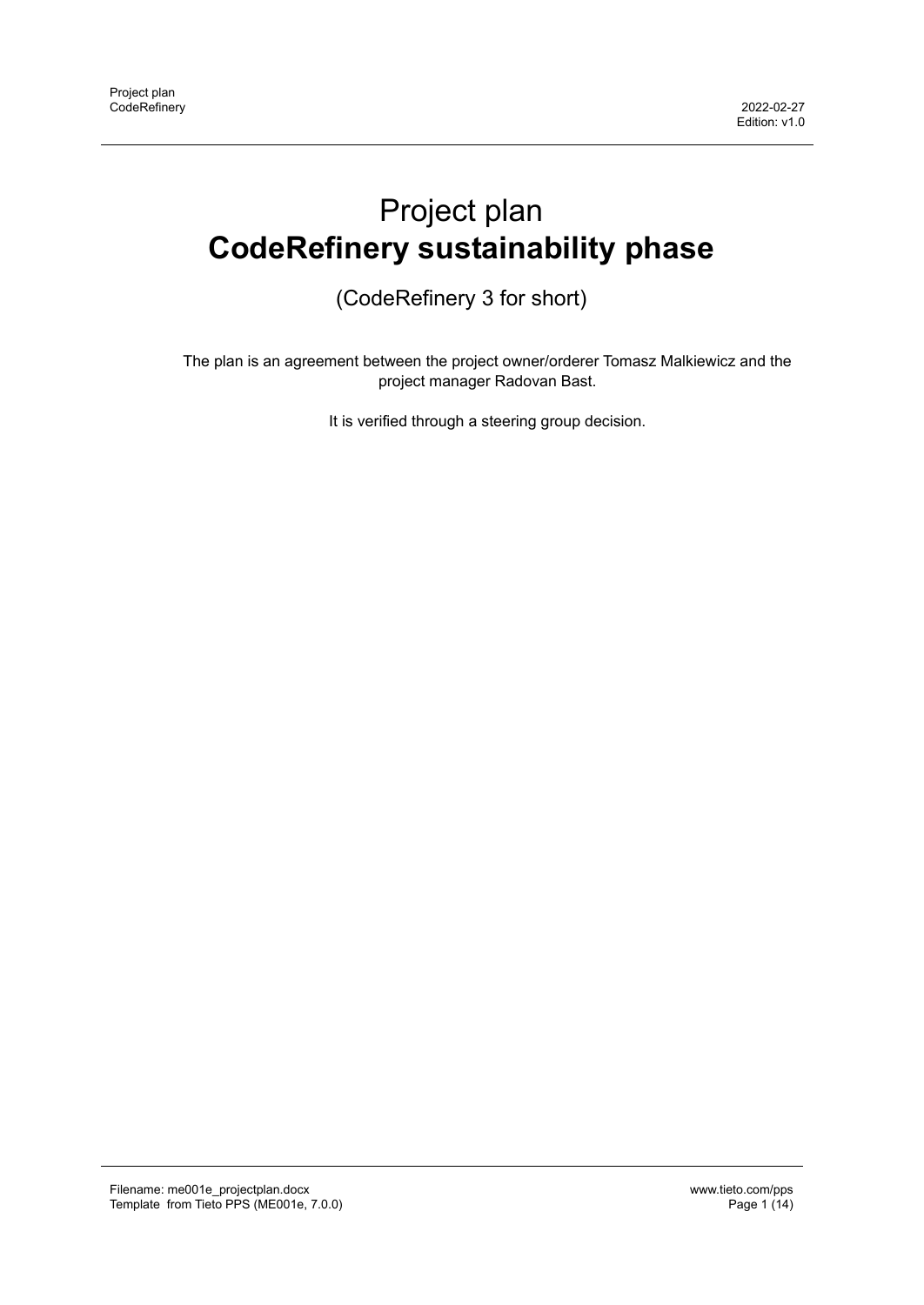# **Contents**

| $\mathbf 1$ |              | Background and connections                       | 3                       |
|-------------|--------------|--------------------------------------------------|-------------------------|
|             | 1.1          | Background                                       | 3                       |
|             | 1.2          | Connections with other organisations or projects | 3                       |
|             | 1.3          | Success factors                                  | 3                       |
| 2           |              | Objective                                        | 3                       |
|             | 2.1          | Project idea                                     | 3                       |
|             | 2.2          | Project objective                                | 3                       |
|             | 2.3          | Priority of the objective                        | 3                       |
|             | 2.4          | Limitations                                      | 3                       |
|             | 2.5          | Recipients and approval criteria                 | 3                       |
| 3           |              | Schedule and resource needs                      | $\overline{\mathbf{4}}$ |
|             | 3.1          | Prerequisites and outer dependencies             | 4                       |
|             | 3.2          | Project schedule                                 | $\overline{4}$          |
|             | 3.3          | Milestones, decision points                      | 4                       |
|             | 3.4          | Resource needs                                   | 4                       |
|             | 3.5          | Purchases                                        | 5                       |
| 4           |              | Organisation                                     | 5                       |
|             | 4.1          | Project organisation                             | 5                       |
|             | 4.2          | Authority and responsibility                     | 5                       |
| 5           |              | Working methods                                  | 5                       |
|             | 5.1          | Requirement dialogue                             | 5                       |
|             | 5.2          | Delivery and transferral                         | 5                       |
|             | 5.3          | Production models                                | 6                       |
|             | 5.4          | Monitoring and learning                          | 6                       |
|             | 5.5          | Change control                                   | 6                       |
|             | 5.6          | Risk management                                  | 6                       |
|             | 5.7          | Information distribution                         | 6                       |
|             | 5.8          | Document management                              | 6                       |
|             | 5.9          | Quality assurance                                | 6                       |
|             |              | 5.10 Confidentiality                             | 6                       |
|             |              | 5.11 Environment                                 | 6                       |
|             |              | 5.12 Administrative routines                     | 7                       |
| 6           | <b>Risks</b> |                                                  | 7                       |
| 7           |              | Project cost estimate                            | 7                       |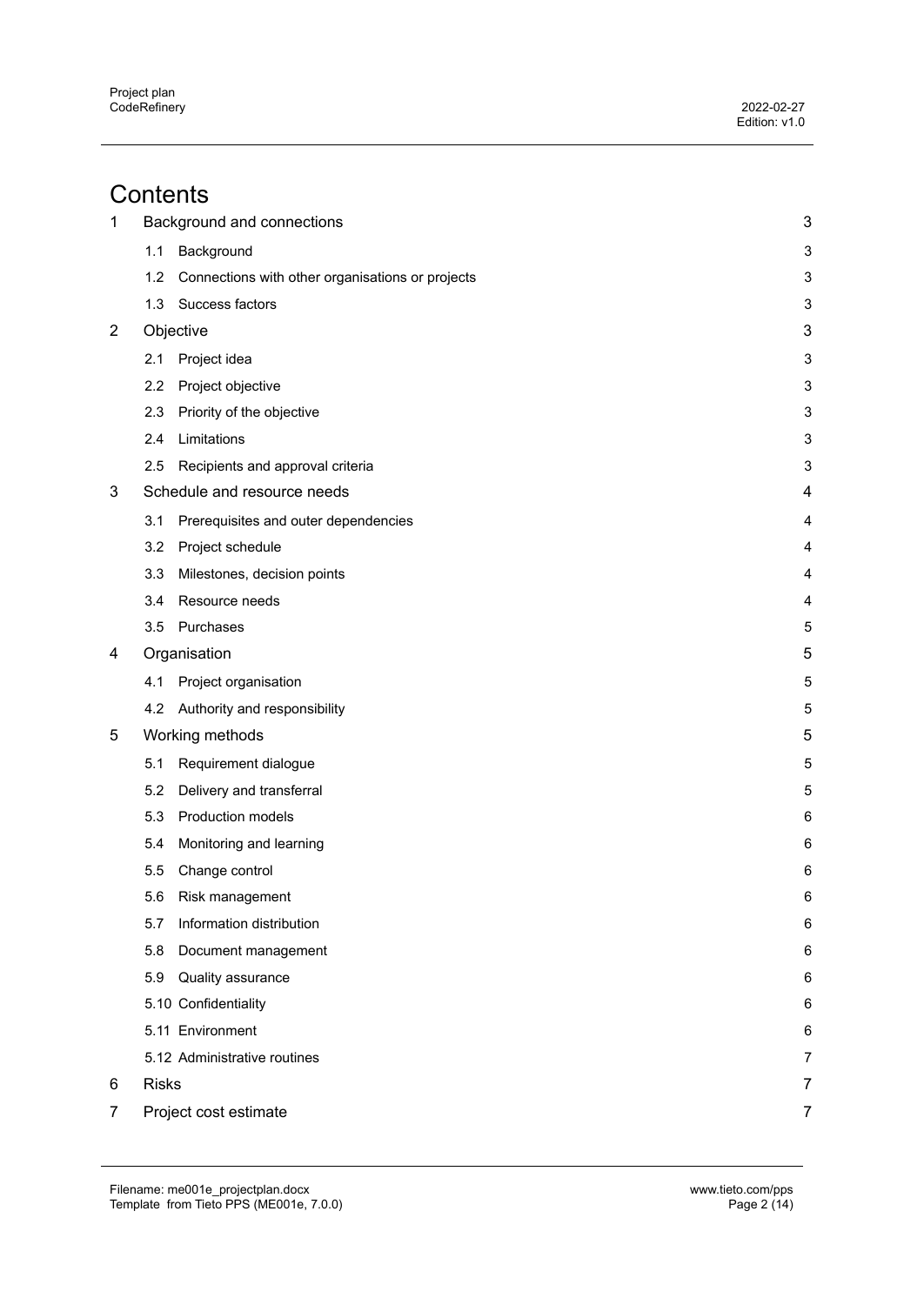Project plan CodeRefinery 2022-02-27

Edition: v1.0

| Appendices              | $\overline{ }$ |
|-------------------------|----------------|
| References              | 7              |
| Terms and abbreviations | 7              |
| Edition history         | 7              |
|                         |                |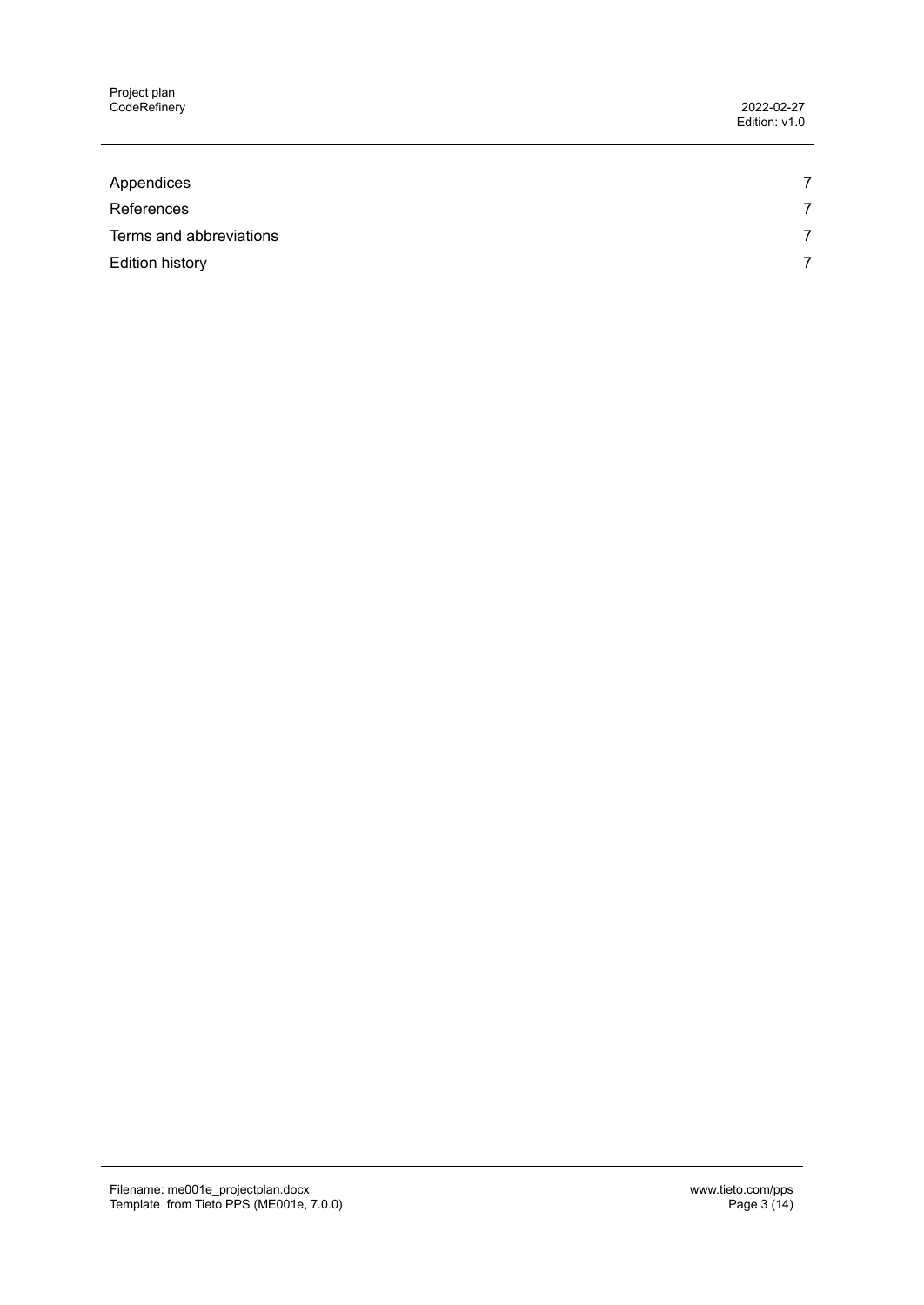# <span id="page-3-0"></span>1 Background and connections

# <span id="page-3-1"></span>1.1 Background

CodeRefinery acts as a hub for FAIR (Findable, Accessible, Interoperable, and Reusable) software practises. It currently focuses on the Nordic/Baltic countries, but aims to expand beyond this region. CodeRefinery aims to operate as a community project with support from academic organisations. The project [started](https://coderefinery.org/about/history/) in 2016 and is now moving into its third funding phase with the goal of becoming a sustainable project and an independent organisation. The project has developed a broad curriculum of openly [maintained](https://coderefinery.org/lessons/) and reviewed lessons, has taught hundreds of [participants](https://coderefinery.org/about/statistics/) across all academic disciplines, and has managed to build a community of instructors, helpers, exercise leads, expert helpers, learners, and partner organisations.

## <span id="page-3-2"></span>1.2 Connections with other organisations or projects

See Sections 1.2 and 1.3 in the project [proposal](https://coderefinery.org/about/reports/open-call-2021-proposal.pdf).

#### <span id="page-3-3"></span>1.3 Success factors

- Motivating partner organisations to contribute with staff resources, leadership and administration.
- Motivating partner organisations to share material and staff time with other organisations.
- Legal and organisational support for forming an independent legal entity.
- Help with advertising and promoting activities, workshops, and events.
- Motivated staff and motivated partner organisations who share a common vision and are motivated to shape a common vision.
- Stakeholders who take and share ownership of the project's goals.
- Administrative support with workshop coordination and reporting.

# <span id="page-3-4"></span>2 Objective

## <span id="page-3-5"></span>2.1 Project idea

See Sections 1 and 1.1 in the project [proposal](https://coderefinery.org/about/reports/open-call-2021-proposal.pdf).

## <span id="page-3-6"></span>2.2 Project objective

Activity A: Management and coordination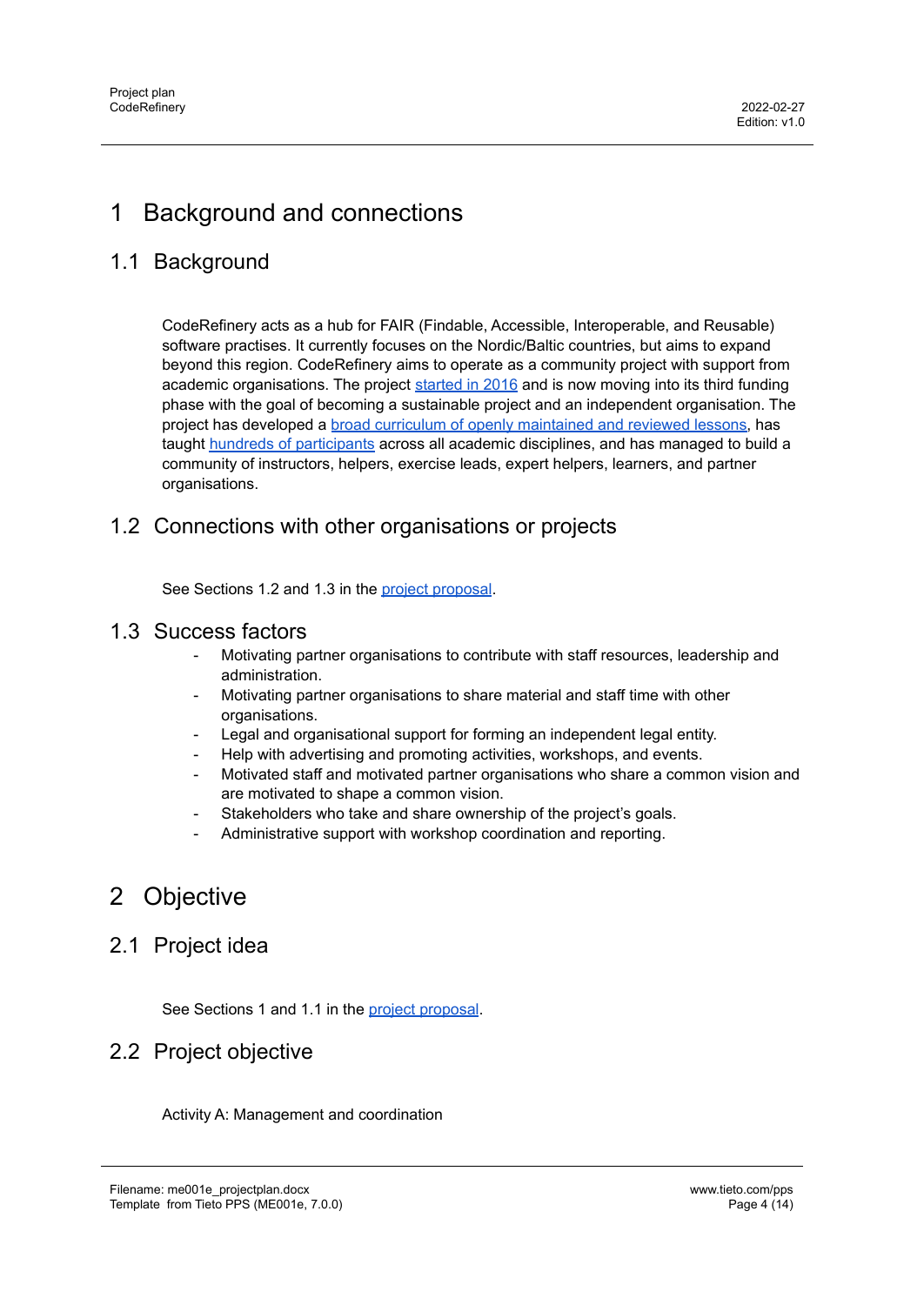- A-1: Coordination of CodeRefinery workshops and events
	- Coordinating CodeRefinery workshops and events including on-demand ones (also see B-1).
	- Continuation of Carpentries membership (platinum tier; 15 instructor seats/year, see <https://carpentries.org/membership/>).
	- Disseminating Carpentries workshop and instructor training opportunities to eligible institutions in Nordics.
- A-2: Community building and outreach
	- Accepting and onboarding 1 new organisation per year for the rest of the project period to join the collaboration network.
	- Specialised/external workshops/events are initiated and coordinated by a project partner. CodeRefinery project supports with network and advertising.
	- Developing a standard partner workshop guide within the second year so that any partner workshop can be seamlessly shared with others.
	- Marketing events of common interest via appropriate channels.
	- Developing and implementing a rewarding scheme for CodeRefinery community members (instructors, helpers, and contributors) in the first year.
	- Maintaining and further developing a manual/handbook on workshop organisation on the CodeRefinery website for the distributed-work era.
	- Publishing anonymized pre- and post-workshop survey results on the CodeRefinery website annually.
- A-3: Administration, reporting and monitoring
	- Developing a pragmatic model to measure impact to support the benefit realisation plan, starting from the existing post-workshop survey (year 1).

#### Activity B: Operations

- B-1: Delivering CodeRefinery workshops
	- Delivery of high-quality workshops in a variety of formats: Online, in-person, hackathons, community meetups. Our focus is on online workshops, but we support in-person where there is local interest. We aim at training over 300 learners per year in 2 CodeRefinery workshops and supporting 1 workshop per year per partner (initiated and coordinated by the partners). Note that unlike in pre-COVID time, our online CodeRefinery workshops can accommodate 100 participants, with similar effectiveness as previous small in-person workshops with typical size of 30 participants.
	- Maintenance and improvement of workshop infrastructure, including web page template, learner guides, helper onboarding, and related infrastructure.
	- Developing a standard partner workshop guide to support shared workshops between partners, to take full advantage of online formats.
	- Discussing and improving methods for delivering workshops, in particular online and open teaching formats.
	- Develop a server solution for video production and streaming (currently done by one person on their personal computer).
- B-2: Lesson development and maintenance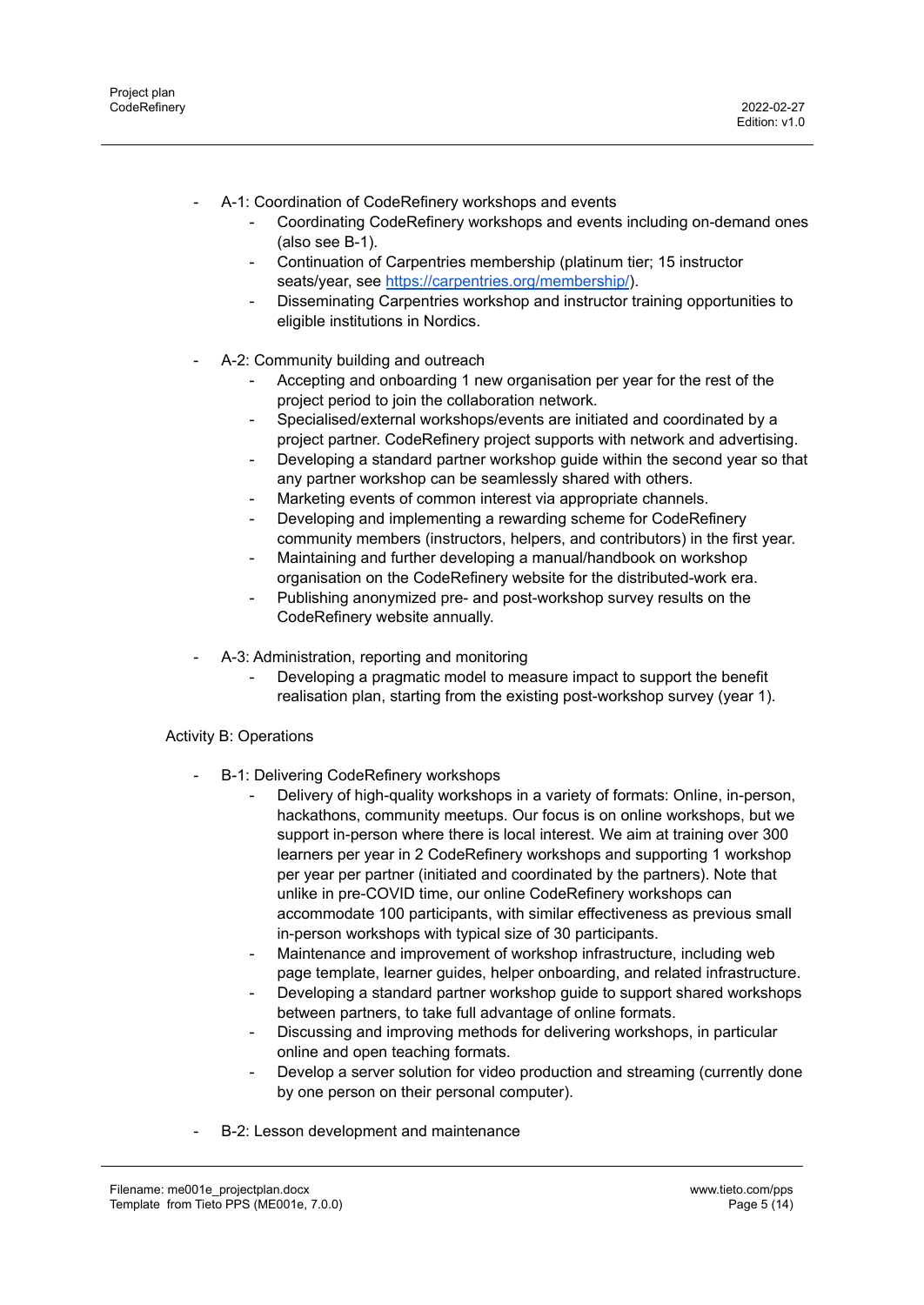- Collaborative development of new lesson materials by assisting partners in best practices
- Making lesson material citable.
- Promoting co-maintenance of lesson materials among partners
- Providing a centralised home of lesson materials when needed.
- B-3: Instructor training and development
	- Maintaining CodeRefinery instructor workshop training material.
	- Delivery of annual instructor training workshops, and other instructor/helper training workshops to different audiences.
	- Promote excellent teaching practices in general researchers and technical staff.
- B-4: Operation and support of the GitLab service
	- Making definition of and publishing a GitLab service level agreement.
	- Operation of this service (including backup, security patches, and upgrades).
	- Provision of a help desk and user support for account creation and activation.
	- Publishing GitLab usage statistics on the CodeRefinery website.
	- Transfer this service to one of the project partners within the first 2 years.

Activity C: Sustainability and Governance

- C-1: Establishment of CodeRefinery as an organisation
	- Investigation of incorporation strategies in various Nordic countries (year 1, Q1).
	- Determining and publishing a governance model and by-laws, including board roles and responsibilities, and appropriate organisational policies and structures (year 2, Q2).
	- Organising a board election within the first 2 years of the project (year 2, Q4).
	- Developing and publishing a mission and strategic plan for the organisation (year 3, Q2).
	- Registering CodeRefinery as an organisation that can accept payment for training requests outside of the partner network, or developing some similar model (e.g. partner workshops offers) (year 3, Q4).
- C-2: Business model development and implementation
	- Developing a business model for CodeRefinery and its financing plan in collaboration with CodeRefinery partners, and publishing it on the CodeRefinery website (year 2, Q2).
	- Defining a membership model where organisations can join as sponsors or as contributing partners (with one-time donations or annual fees) (year 2, Q4).
	- Creating a structure and pricing model to be able to accept payment for training (year 3, Q2).
	- Implementing the chosen CodeRefinery business model by starting membership fees for CodeRefinery association (year 3, Q4).

Total cost of the project: See Section 7 (Project cost estimate).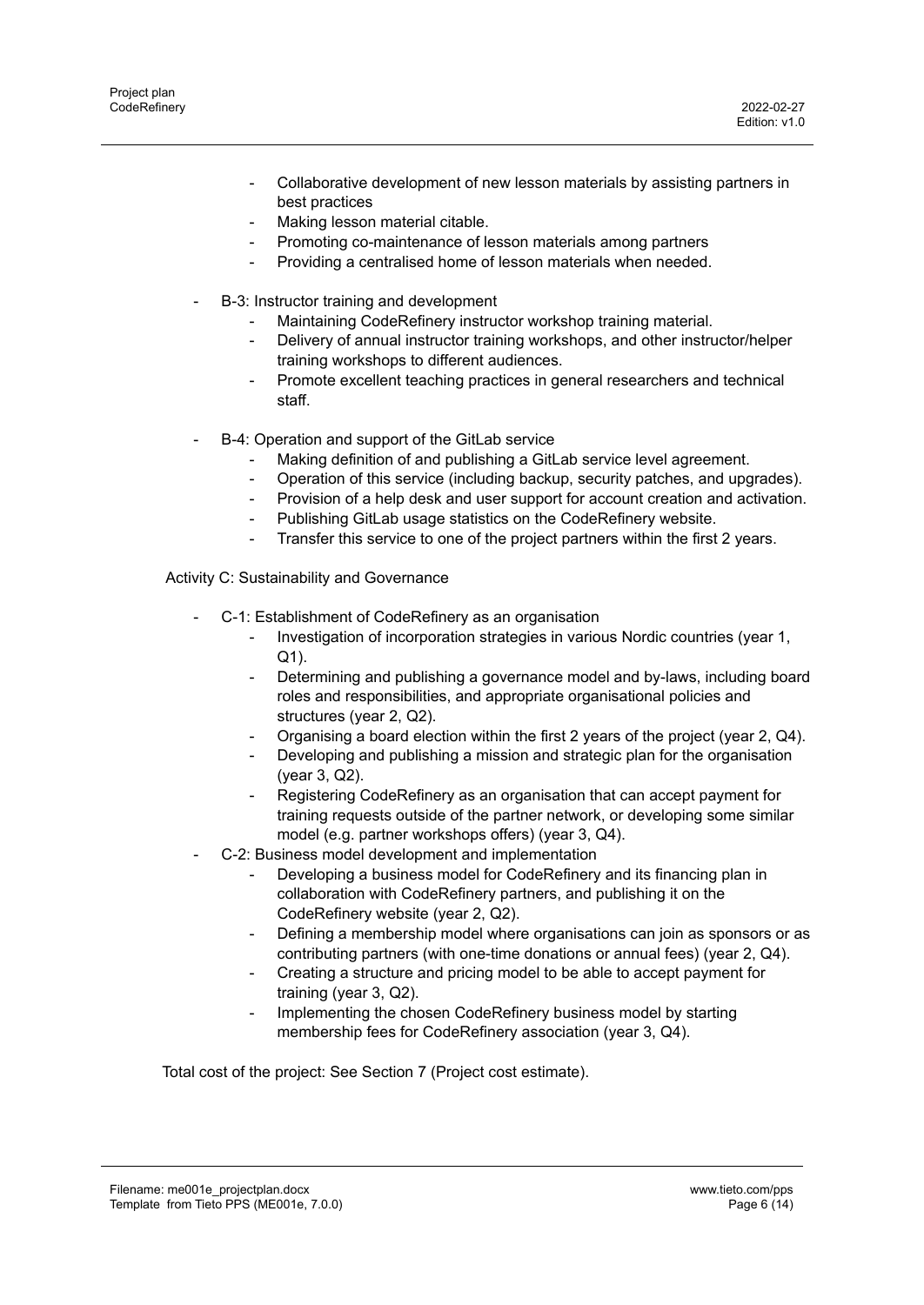# <span id="page-6-0"></span>2.3 Priority of the objective



## <span id="page-6-1"></span>2.4 Limitations

- At the launch of CodeRefinery 3, user support for the GitLab service is provided on a best effort basis by the project manager.
- Support email ([support@coderefinery.org\)](mailto:support@coderefinery.org) is tracked on a best effort basis by the project manager.
- Organisation and coordination of Carpentries workshops: the project will encourage these and provide the community a platform to coordinate (community chat), however the project manager cannot take the responsibility to initiate and coordinate workshops and events other than 2 CodeRefinery workshops per year.
- The project website is <https://coderefinery.org> and this will be the primary site sharing project goals, mission, vision, metrics, progress, reports, composition of team, steering group, and governance. However, the project will not duplicate this information on other websites such as the NeIC external and internal wiki or <https://neic.no> but rather link from these to [https://coderefinery.org.](https://coderefinery.org)

# <span id="page-6-2"></span>2.5 Recipients and approval criteria

| Delivery object                                 | Recipient, delivery                           | Recipient, transferral              |
|-------------------------------------------------|-----------------------------------------------|-------------------------------------|
| Lesson material and<br>exercises                | Trainees, project partners                    | Organisation to be<br>established   |
| Workshop participation<br>statistics            | Stakeholders, e.g., NeIC                      | NeIC and public information         |
| Survey and feedback data                        | Stakeholders, e.g., NeIC,<br>project partners | Organisation to be<br>established   |
| Source code and data<br>produced by the project | Project partners                              | Organisation to be<br>established   |
| Blog posts                                      | Project partners,<br>stakeholders             | Community                           |
| <b>Newsletters</b>                              | Project partners,<br>stakeholders             | <b>Subscribers</b>                  |
| Workshops, courses, and<br>events               | <b>Researchers</b>                            | Participants, research<br>community |
| Video recordings from<br>courses and events     | <b>Researchers</b>                            | Organisation to be<br>established   |
| Documents created during<br>the project         | Project partners                              | Governance board                    |
| GitLab service                                  | DeiC and NeIC                                 | To be decided during the            |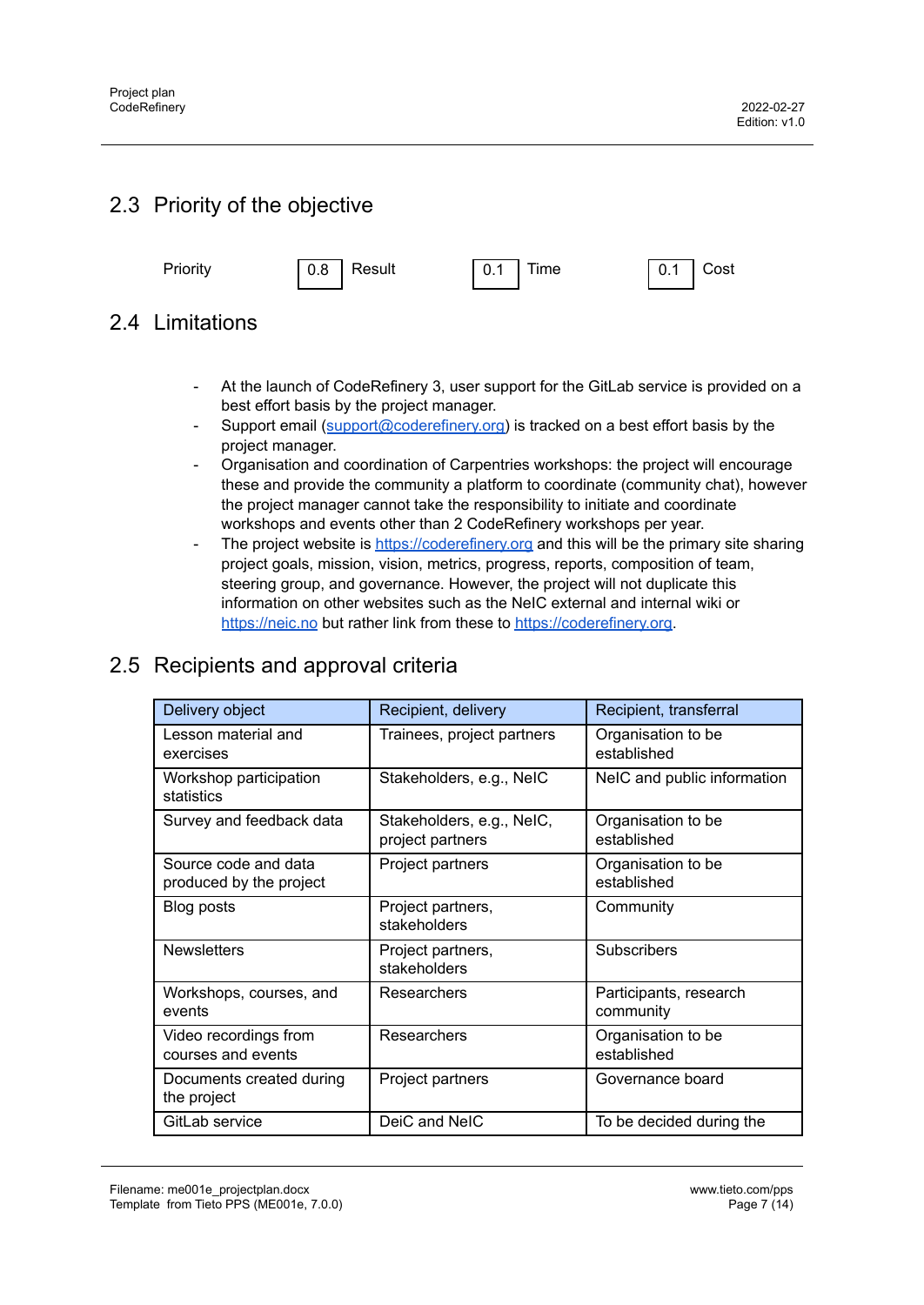|                                                                                      |                  | first year of the project |
|--------------------------------------------------------------------------------------|------------------|---------------------------|
| Lists of contacts and<br>newsletter subscribers                                      | Project partners | Governance board          |
| Name, intellectual property,<br>domain name, chat                                    | Project partners | Governance board          |
| Governance charter to<br>describe the governance<br>terms for a community<br>project | Project partners | SG                        |
| Reports                                                                              | Project partners | NeIC and SG               |

# <span id="page-7-0"></span>3 Schedule and resource needs

## <span id="page-7-1"></span>3.1 Prerequisites and outer dependencies

#### 3.1.1 Prerequisites

This project is entering phase 3 and a lot of material and experience is present to deploy workshops even with minimal central resources. Therefore, formally, there are no prerequisites for the project to start. Indeed, the project work has already started and the first workshop of 2022 (last two weeks of March 2022) is in preparation.

#### 3.1.2 Outer dependencies

| No. | <b>Description</b> | Possible approval criteria | Person<br>responsible | Date |
|-----|--------------------|----------------------------|-----------------------|------|
|     |                    |                            |                       |      |
|     |                    |                            |                       |      |

## <span id="page-7-2"></span>3.2 Project schedule

See [Gantt](https://docs.google.com/spreadsheets/d/1WxCO2R0hUN5kzJ4p-8T85JuKTWWlTX-_7z-4xPc9V-U/) chart.

## <span id="page-7-3"></span>3.3 Milestones, decision points

The following milestones (MS) and decision points (DP) have been defined:

| <b>Date</b> | <b>MS</b> | DP | <b>Description</b> |
|-------------|-----------|----|--------------------|
|             |           |    |                    |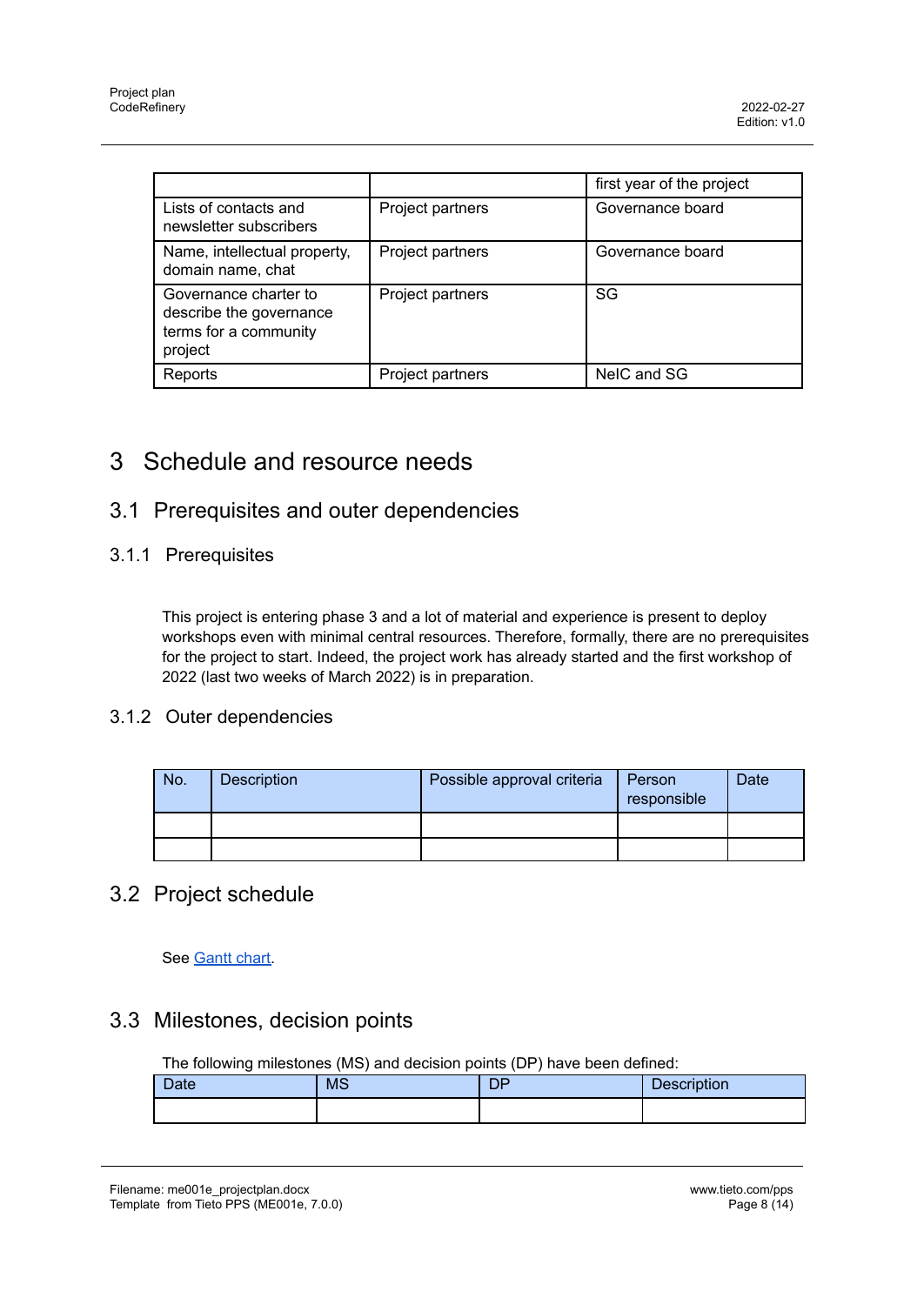#### <span id="page-8-0"></span>3.4 Resource needs

#### 3.4.1 Resources, skills and competencies

- Competence in FAIR software practises
- Interest in online teaching of software tools and techniques to students and researchers without technical background
- Interest in open source collaborative lesson development
- Competence in business plan development
- Communication skills (a significant part of the project is to communicate with others)

#### 3.4.2 Training

- Carpentries instructor training
- CodeRefinery instructor training
- Training in community building
- Training in leadership within an open source project setting
- Training in fostering and supporting diversity
- 3.4.3 Resources, equipment, etc.
	- Computers provided by local organisations
	- Video cameras and microphones for streaming and recording
	- Server for video processing and streaming (see Section 7)
	- Indico registration platform
	- Issue tracker connected to the [support@coderefinery.org](mailto:support@coderefinery.org) email

#### 3.4.4 Phase out and conclusion

Apart from the GitLab service, there is no equipment or premises, only staff, documents, and accounts.

When CodeRefinery 3 of the project concludes, the intellectual property, including all source code, data, and documents, are transferred to the to-be-formed CodeRefinery organisation (see also the [Collaboration](https://coderefinery.org/about/reports/phase-3-collaboration-agreement.pdf) Agreement).

When staff leaves the project, an exit interview is performed and account permissions (GitHub, HackMD, Indico) are removed from staff.

#### <span id="page-8-1"></span>3.5 Purchases

See Section 7 (Project cost estimate).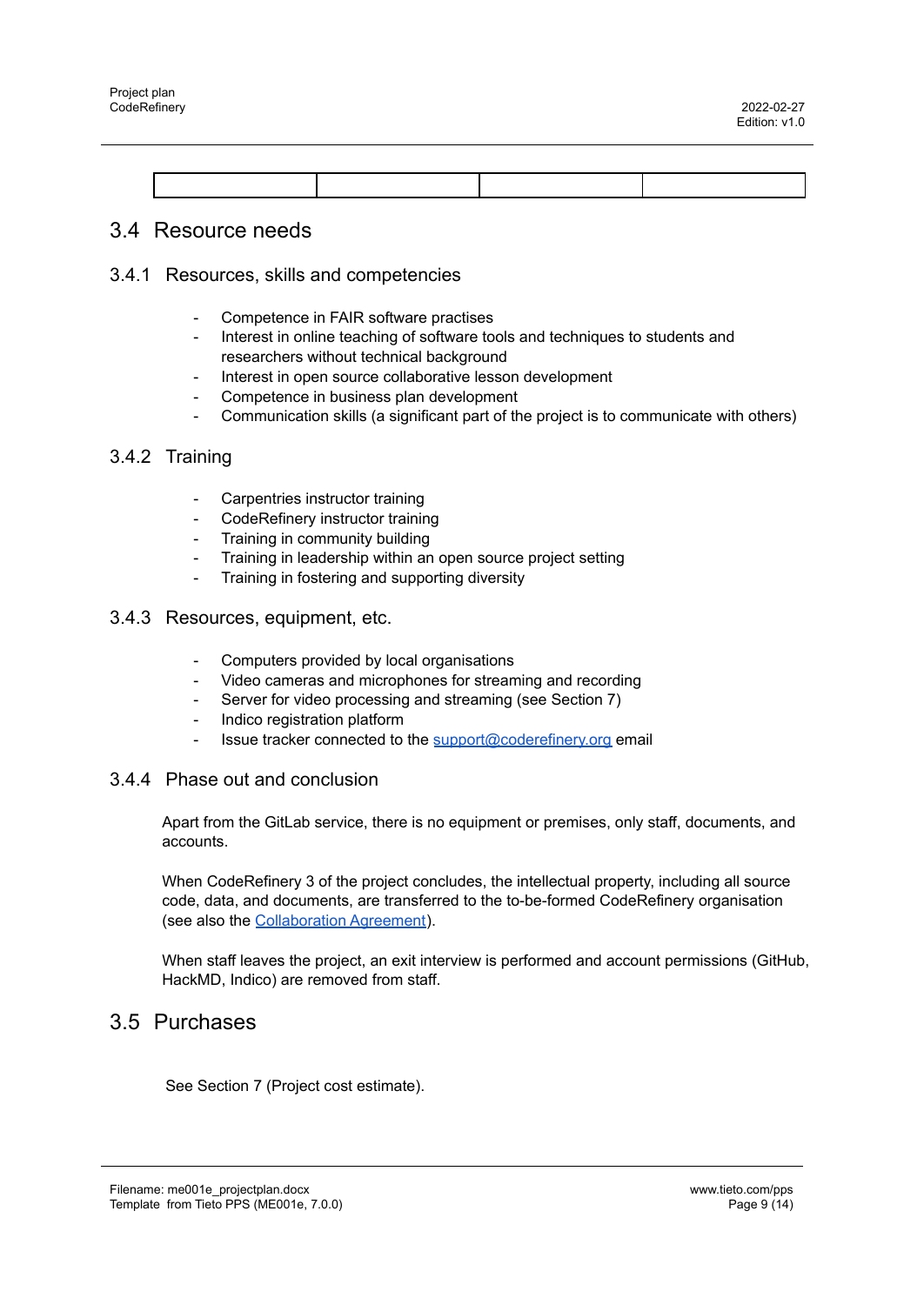# <span id="page-9-0"></span>4 Organisation

# <span id="page-9-1"></span>4.1 Project organisation

At the launch of CodeRefinery 3:

- Project owner: Tomasz Malkiewicz
- Steering group: approves changes to the project plan
- Project manager: Radovan Bast. Reports to project owner, NeIC, and the steering group.

## <span id="page-9-2"></span>4.2 Authority and responsibility

Project manager's authority:

- Decision about expenses which are allocated in the project plan budget
- Represent the project at conferences and meetings
- Project manager's responsibilities:
	- Reporting about the progress towards NeIC and the steering group
	- Task distribution
	- Onboarding and offboarding of staff

Project owner's authority:

- Decision about expenses requested by the project manager which are not allocated in the project plan budget
- Represent owner's interests at steering group meetings
- Project owner's responsibilities:
	- Business Benefit Realisation Management (BRM), monitoring the realisation of the benefits until the expected benefit has been achieved
	- Organise and chair steering group meetings

# <span id="page-9-3"></span>5 Working methods

## <span id="page-9-4"></span>5.1 Requirement dialogue

The customers of this project are learners and participants in workshops and events. We measure and track "customer satisfaction" by measuring participation and by collecting feedback during and after events.

We collect and track input and feedback to our material in the form of GiHub issues and pull requests.

## <span id="page-9-5"></span>5.2 Delivery and transferral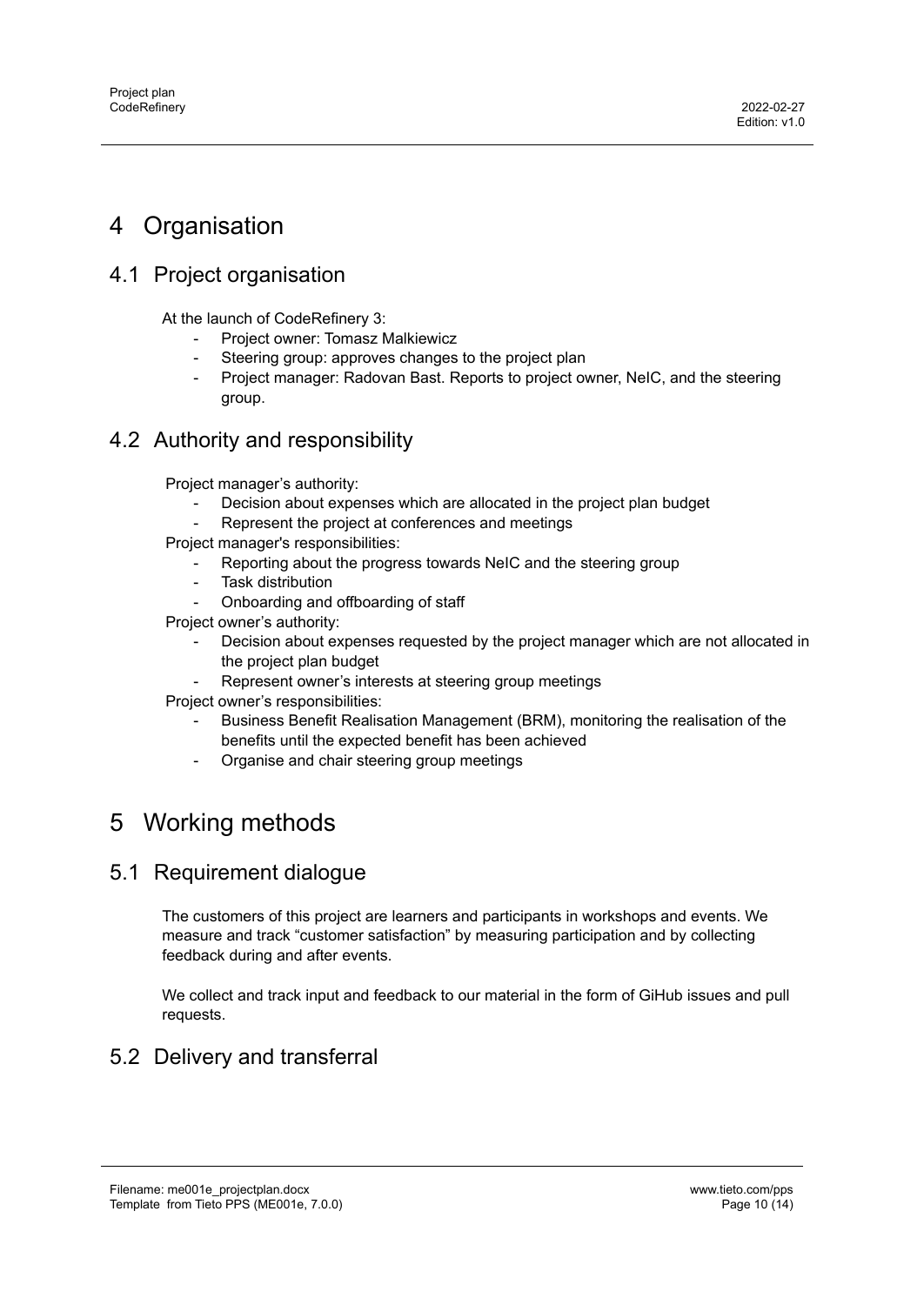## <span id="page-10-0"></span>5.3 Production models

## <span id="page-10-1"></span>5.4 Monitoring and learning

We will monitor the following metrics:

- Feedback during and after workshops
- Pre- and post-workshop surveys
- Workshop/event participation statistics
- Citation metrics for lessons (this however requires making lessons citable)

#### <span id="page-10-2"></span>5.5 Change control

Changes to the project plan require an agreement from the steering group - either during a steering group meeting, or communicated via email.

### <span id="page-10-3"></span>5.6 Risk management

The list of risks (Section 6) will be continuously reviewed and discussed among project owner and project manager, as well as within the steering group.

#### <span id="page-10-4"></span>5.7 Information distribution

All output of the project is public by default and will be communicated and listed via the project website, blog posts, newsletters, and GitHub organisation and discussed in monthly community calls.

#### <span id="page-10-5"></span>5.8 Document management

Documents will be stored on <https://github.com/coderefinery/> and [https://hackmd.io/team/coderefinery.](https://hackmd.io/team/coderefinery) Workshop/event registration data is stored on [https://indico.neic.no/.](https://indico.neic.no/)

#### <span id="page-10-6"></span>5.9 Quality assurance

The main project output is course material and events. Quality assurance is achieved through continuous review and feedback mechanism in form of workshop feedback, GitHub issues, and GitHub pull requests.

## <span id="page-10-7"></span>5.10 Confidentiality

The project is following NeIC [policies](https://wiki.neic.no/wiki/Category:Policy) for confidentiality and security (see NeIC policies).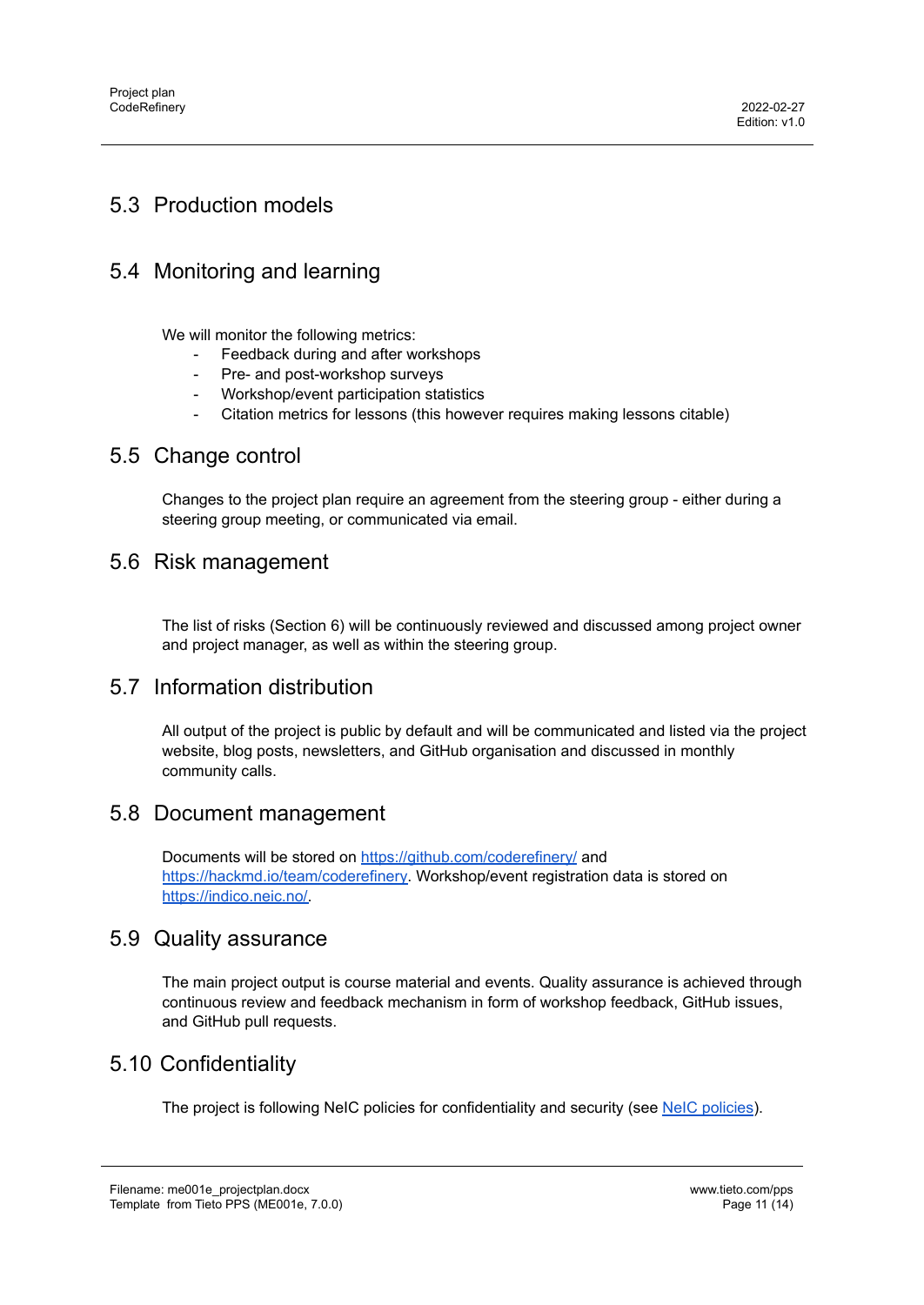## <span id="page-11-0"></span>5.11Environment

We avoid any unnecessary travel and meetings. Most workshops, courses, and events will be held online to minimise travel costs and impact and to improve accessibility and reach.

#### <span id="page-11-1"></span>5.12Administrative routines

Since all contributions apart from project management and workshop coordination are in-kind, detailed time-tracking would not be reasonable.

Travel is organised and reimbursed with the local employer unless explicitly agreed otherwise with the project manager and/or NeIC management (example: NeIC all-hands meetings).

Project staff get read and write access to GitHub repositories and documents.

Until a governance board is formed, only staff financed by NeIC has access to personal registration data.

# <span id="page-11-2"></span>6 Risks

- Partners not invested in contributing to the CodeRefinery material development but continue only developing their local material
- Staff with mostly 10% in-kind cannot significantly contribute beyond showing up at meetings and reading messages
- No organisation or project takes ownership of the GitLab service and its longer term operation is not secured
- Project partners are not interested in project leadership in case current leaders leave
- No person or project partner takes the legal and fiscal risk to pursue the goal of turning this project into an independent organisation
- The project does not find any means of receiving and processing workshop fees
- Insufficient outreach/promotion of service portfolio
- Lesson portfolio moves away from FAIR software practises to mostly HPC topics
- The relatively small project is suffocated in reporting and monitoring duties
- We miss the opportunity to inform and onboard out of fear of storing GDPR-sensitive data about persons

# <span id="page-11-3"></span>7 Project cost estimate

| Partner     | PM/year proposal | PM/year available | Work packages       |
|-------------|------------------|-------------------|---------------------|
| <b>NeIC</b> | 10               | -11               | A1, A2, A3, B1, B2, |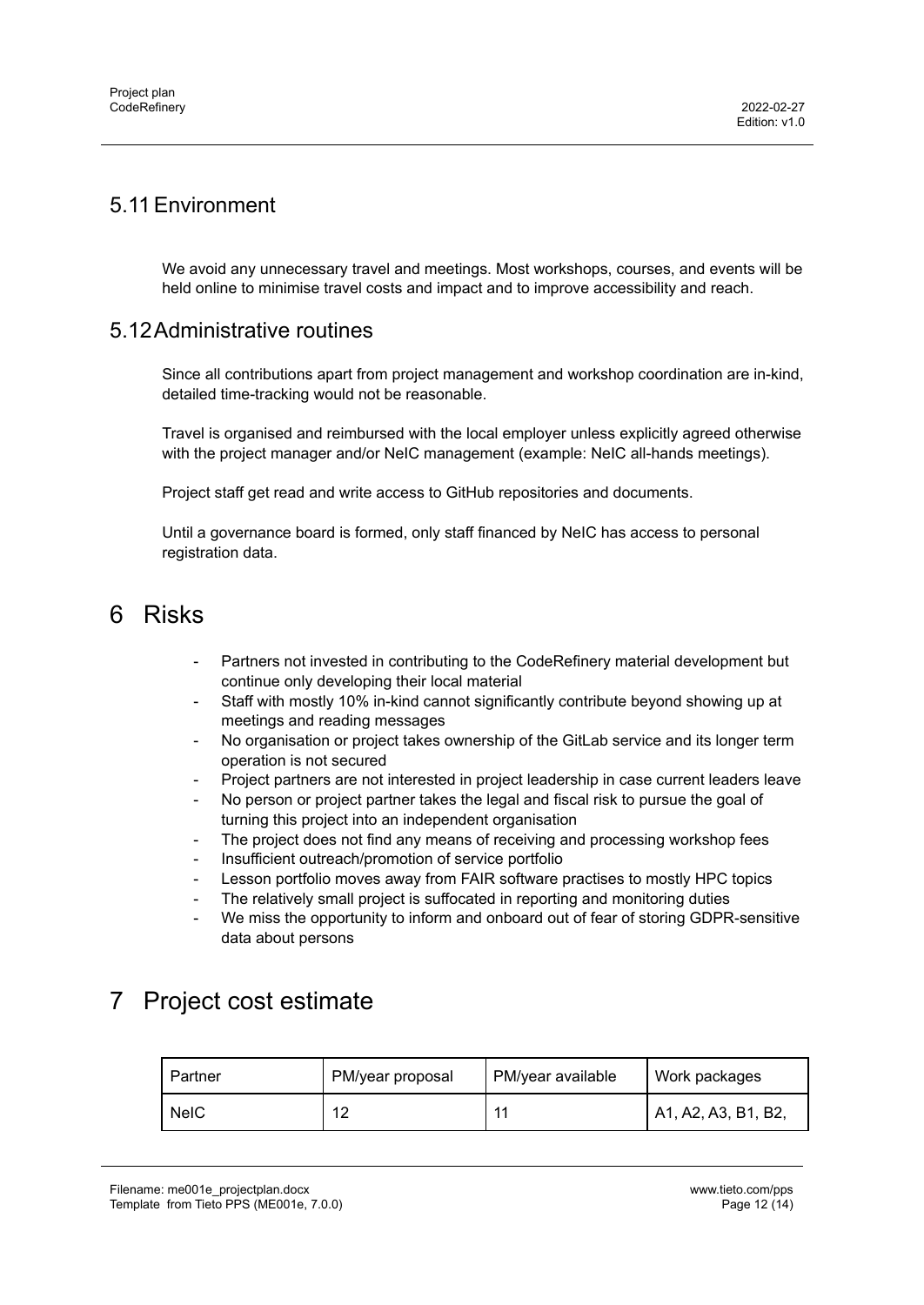|                         |   |                          | B3, B4, C1, C2                |
|-------------------------|---|--------------------------|-------------------------------|
| <b>Aalto University</b> | 6 | 6                        | A2, A3, B1, B2, B3,<br>C1, C2 |
| <b>CSC</b>              | 3 | 3                        | A3, B1, B2                    |
| DeiC                    | 6 | $\boldsymbol{?}$         | A3, B1, B2                    |
| T <sub>1</sub> C        | 6 | $\overline{\phantom{0}}$ | A3, B1, B2                    |
| <b>DSC</b>              | 9 | $\mathbf 0$              |                               |
| <b>ENCCS</b>            | 3 | $\overline{2}$           | A3, B1, B2                    |
| Sigma <sub>2</sub>      | 6 | 6                        | A3, B1, B2                    |
| <b>SNIC</b>             | 6 | 6                        | A3, B1, B2                    |
| <b>USIT</b>             | 3 | $\overline{2}$           | A3, B1, B2, B3                |

Costs for NeIC:

- Events organised by CodeRefinery: 40k NOK/year
- Attending conferences: 70k NOK/year (proposed total budget was 330 kNOK but this got reduced to 110k NOK cap that NeIC puts on every project)
- GitLab hosting: 50k DKK/year for 2 years
- Web domain and promotion: 3k NOK/year
- Carpentries membership **(platinum, 15 instructors/year): 13.5k USD/year**
- Registering organisation: 4k NOK
- Support for Nordic Research Engineers during registering organisation: 2k NOK
- Collaborative tools: 2k NOK/ year
- **- Service for video post-processing and streaming: 15k NOK/ year**

# <span id="page-12-0"></span>Terms and abbreviations

| Word/abbreviation/acronym | Explanation |
|---------------------------|-------------|
|                           |             |
|                           |             |

# <span id="page-12-1"></span>Edition history

| <b>Edition</b> | Date:      | Comment                               |
|----------------|------------|---------------------------------------|
| v1.0           | 2022-02-27 | Initial approved version by<br>the SG |